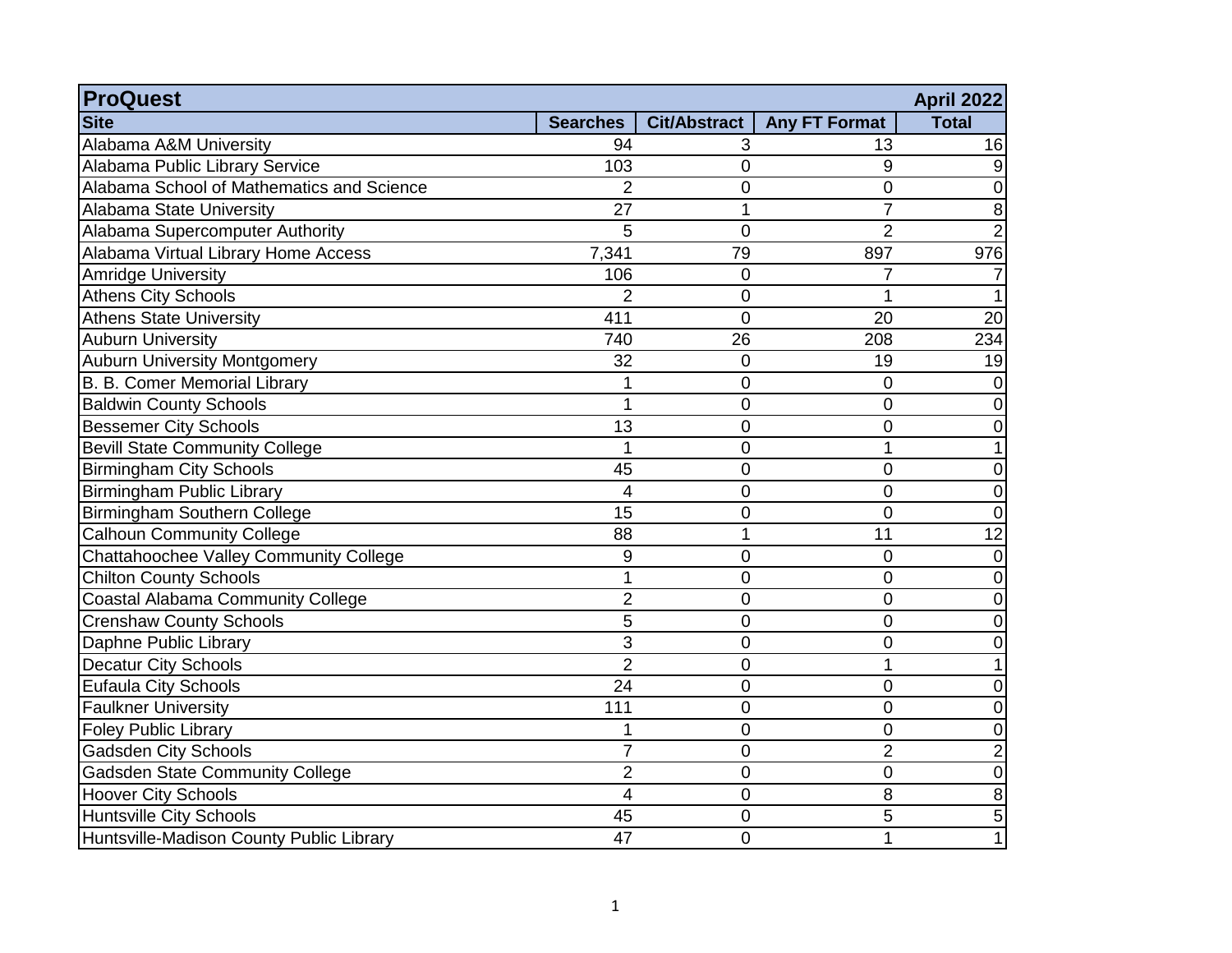| <b>Site</b>                             | Searches         | Cit/Abstract   | <b>Any FT Format</b> | <b>Total</b>    |
|-----------------------------------------|------------------|----------------|----------------------|-----------------|
| <b>Jacksonville City Schools</b>        |                  | 0              | 2                    |                 |
| Jacksonville State University           | 409              | 1              | 13                   | 14              |
| <b>Jasper City Schools</b>              | 8                | 0              | 0                    | 0               |
| Jefferson County Library Cooperative    | 19               | 0              | 7                    | 7               |
| Jefferson County Schools                | 3                | $\overline{0}$ | 3                    | 3               |
| Jefferson State Community College       | 24               | $\overline{0}$ | 3                    | 3               |
| <b>Lamar County Schools</b>             | 9                | $\overline{0}$ | $\overline{2}$       | $\overline{2}$  |
| Lauderdale County Schools               | $\overline{2}$   | $\overline{0}$ | 0                    | 0               |
| <b>Lawson State Community College</b>   | $\overline{2}$   | $\overline{0}$ | 0                    | 0               |
| Lewis Cooper Jr. Memorial Library       | 4                | $\overline{0}$ | 0                    | 0               |
| <b>Limestone County Schools</b>         | $\overline{2}$   | $\overline{0}$ | 0                    | 0               |
| Lurleen B. Wallace Community College    | 3                | 0              | 0                    | 0               |
| <b>Madison City Schools</b>             | 3                | $\overline{0}$ | 3                    |                 |
| <b>Marion County Schools</b>            | 1                | 0              | 1                    |                 |
| <b>Marshall County Schools</b>          | 3                | 0              | 0                    | 0               |
| <b>Mobile County Schools</b>            | $\boldsymbol{9}$ | 1              | 4                    | 5               |
| Mobile Public Library                   | 3                | 0              | 1                    |                 |
| Montgomery City-County Public Library   | 23               | $\overline{0}$ | 0                    | 0               |
| Montgomery County Schools               | 8                | $\overline{0}$ | 4                    | 4               |
| Northeast Alabama Community College     | 13               | $\overline{0}$ | 0                    | 0               |
| Oakwood University                      | 22               | $\overline{0}$ | 0                    | 0               |
| <b>Opelika City Schools</b>             | $\overline{2}$   | $\overline{0}$ | $\overline{0}$       | 0               |
| <b>Oxford City Schools</b>              | 3                | 0              | 0                    | 0               |
| <b>Oxford Public Library</b>            | $\overline{1}$   | $\overline{0}$ | $\overline{0}$       | 0               |
| Pelham City School System               | 3                | 0              | 0                    | $\pmb{0}$       |
| <b>Phenix City Schools</b>              | 1                | 0              | 0                    | $\mathbf 0$     |
| <b>Samford University</b>               | 67               | $\overline{2}$ | 35                   | $\overline{37}$ |
| <b>Scottsboro City Schools</b>          | 3                | 0              | $\overline{0}$       | 0               |
| <b>Shelby County Schools</b>            | 1                | 0              | 5                    | 5               |
| <b>Shelton State Community College</b>  | 18               | 0              | 7                    | $\overline{7}$  |
| Spring Hill College                     | 15               | 0              | 5                    | 5               |
| St. Clair County Schools                | 15               | 0              | 0                    | 0               |
| <b>Trenholm State Community College</b> | $\overline{2}$   | 0              | 1                    |                 |
| <b>Troy City Schools</b>                |                  | $\overline{0}$ | 0                    | 0               |
| <b>Troy University</b>                  | 1,311            | $\overline{0}$ | 14                   | 14              |